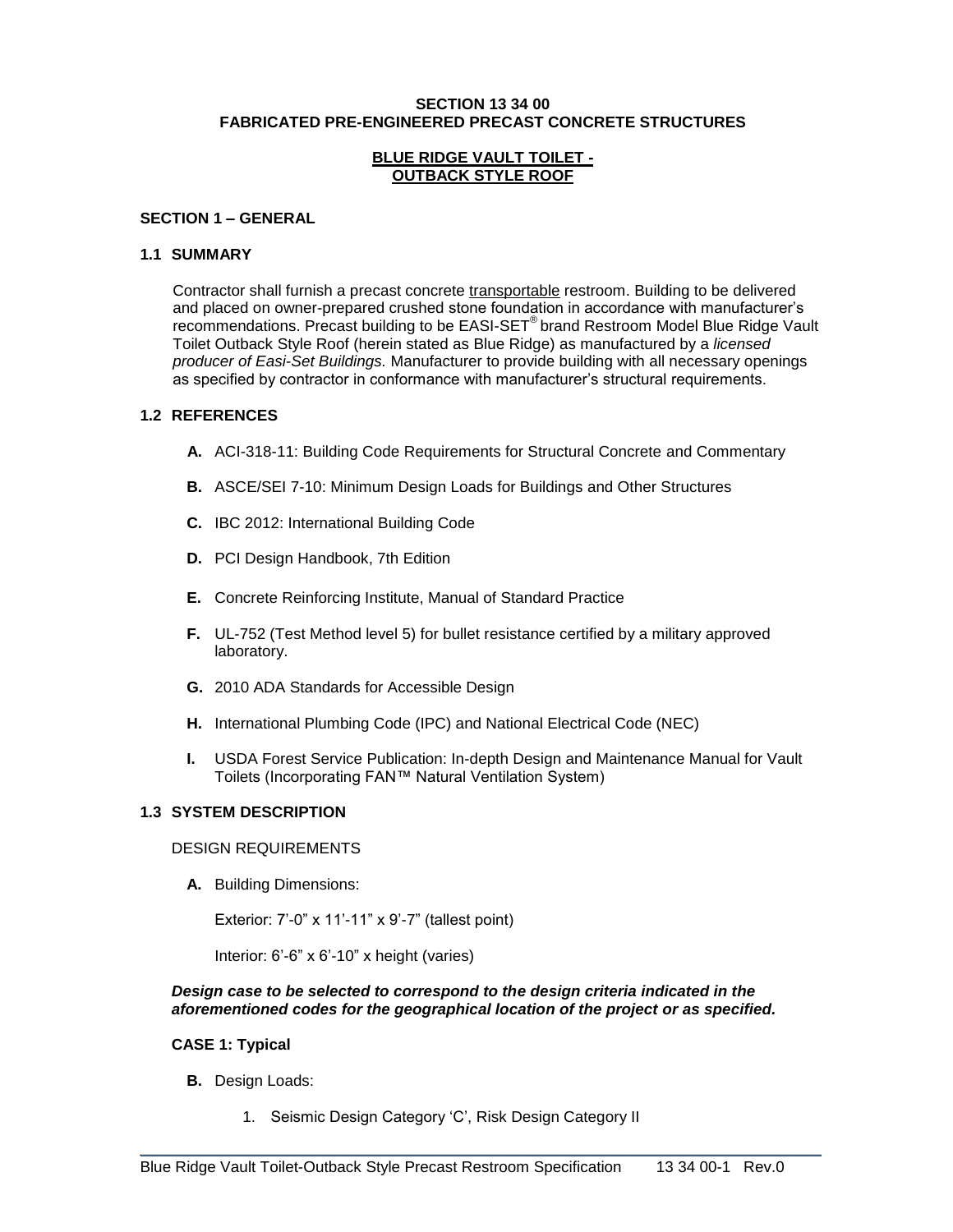- 2. Roof Live Load (Snow) 30 PSF
- 3. Floor Live Load 100 PSF
- 4. Wind Loading\* 115 MPH

\*Design loads relate to precast components only, not accessories (i.e. doors, windows, vents, etc.)

### **CASE 2: Heavy**

- **C.** Design Loads:
	- 1. Seismic Design Category 'D', Risk Design Category III
	- 2. Roof Live Load (Snow) 150 PSF
	- 3. Floor Live Load 150 PSF
	- 4. Standard Wind Loading\* 165 MPH

\*Design loads relate to precast components only, not accessories (i.e. doors, windows, vents, etc.)

- **D.** Roof: Proprietary two-piece Outback style roof. Roof panels shall overhang on all sides to prevent water intrusion. The pitch of the roof shall be 3/12. The roof standard finish is a simulated cedar shake. Other finishes are available.
- **E.** Roof panels, floor, and wall panels must each be produced as single component monolithic panels. No floor or vertical wall joints will be allowed, except at perimeter interfaces, corners and partitions. Wall panels shall be set on top of floor panel.
- **F.** Wall-to-Floor interior surface joints along the perimeter of each restroom and partitions (if precast) must contain the locked-in, easy clean-out radius coving. The 3/8" (recessed) x 2" cove must be continuous around the interior of the restroom and along the sides of any precast partitions. Apply 5,000 PSI (minimum) non-shrink, non-metallic grout to the cove, finishing the grout to form a flush 1" minimum radius.

# **1.4 SUBMITTALS**

- **A.** Engineering calculations designed and sealed by a professional engineer, licensed to practice in the state where the project is located, shall be submitted for approval.
- **B.** Manufacturers' product literature shall be provided for all plumbing, electrical and miscellaneous installed fixtures demonstrating compliance with these specifications

#### **1.5 QUALITY ASSURANCE**

- **A.** The precast concrete building producer shall be a plant-certified member of either the National Precast Concrete Association (NPCA), The Precast/Prestressed Concrete Institute (PCI), or equal.
- **B.** The precast concrete building producer shall demonstrate product knowledge and must have a minimum of 5 years experience manufacturing and setting precast concrete.
- **C.** The manufacturer must be a licensed producer of Easi-Set Buildings.
- **D.** No alternate building designs to the pre-engineered EASI-SET**®** building will be allowed unless pre-approved by the owner 10 days prior to the bid date.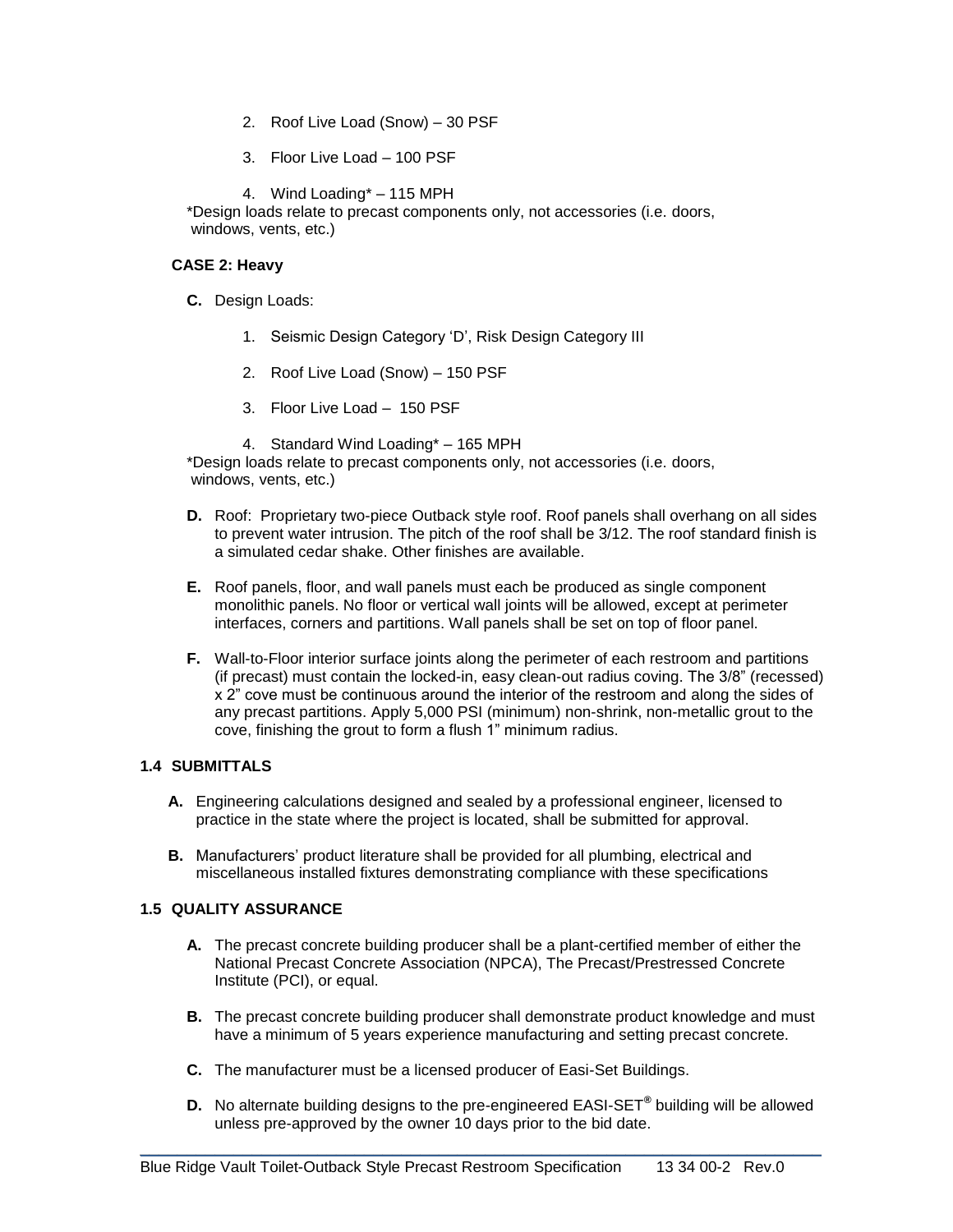# **SECTION 2 – PRODUCTS**

# **2.1 MATERIALS**

- **A.** Concrete: Steel-reinforced, 5000 PSI minimum 28-day compressive strength, airentrained (ASTM C260).
- **B.** Reinforcing Steel: ASTM A615, grade 60 unless otherwise specified. Welded wire fabric: ASTM 185, Grade 65
- **C.** Post-tensioning Strand: 41K Polystrand CP50, ½" 270 KSI Seven-Wire strand, enclosed within a greased plastic sheath (ASTM A416). Each Roof and floor shall be posttensioned by a proprietary, second generation design using a single, continuous tendon. Said tendon is placed in the concrete slab to form a perimeter loop starting from one corner of the slab to a point where the cable entered the slab. The tendon then turns 90 degrees and follows the cable member(s) in the periphery to a point midway along the "X" axis of the concrete building panel and then turns 90 degrees along the "Y" axis of the concrete building panel. This bisects the concrete building panel and crosses the opposite parallel portion of the cable member and exits from an adjacent side of the concrete building panel. This creates a cable pattern with no less than 2.5 parallel cables in any direction. To ensure a watertight design, no alternate methods shall be substituted for the post-tensioning.
- **D.** Sealant: All joints between panels shall be caulked along the exterior and interior surface of the joints. Exterior sealant shall be DOW CORNING 790 silicone sealant or equal. Interior sealant shall be SIKAFLEX-1A elastic sealant (paintable) or equal. Exterior caulk reveals to be 3/8"x 3/4" deep so that sides of the joint are parallel for proper caulk adhesion. Back of the joint to be taped with bond breaking tape to ensure adhesion of caulk to parallel sides of joint and not the back.
- **E.** Panel Connections: All panels shall be securely fastened together utilizing cast-in stainless steel embeds and welding. All welding shall be done in conformance with AWS, Structural Welding Code latest revision. Steel is to be of structural quality, hotrolled carbon complying with ASTM A304. No floating-in of connection plates shall be allowed.

# **F. Stain and Paint:**

- *a.* Interior concrete surfaces
	- *i.* Interior floors will be a two component, water based polyamide epoxy floor coating (gray, unless otherwise specified). Approved manufacturers: Sherwin Williams (Floor-Plex 7100), Armorpoxy or equal.
	- *ii.* Interior walls and ceilings will be a pre-catalyzed water based epoxy. Approved manufacturers: Sherwin Williams or equal.
- *b.* Exterior concrete surfaces
	- *i.* Exterior slab top surface (if selected) will be a two component, polyamide epoxy floor coating (gray, unless otherwise specified). Approved manufacturers: Sherwin Williams, Armorpoxy or equal.
	- *ii.* Exterior walls and roof will be a water-based acrylic, water-repellent penetrating stain. Approved manufacturers: United Coatings (Canyon Tone Stain), Sherwin Williams (H&C Concrete stain) or equal
	- *iii.* Clear Acrylic anti-graffiti sealer (if selected)

# **2.2 ACCESSORIES AND FIXTURES**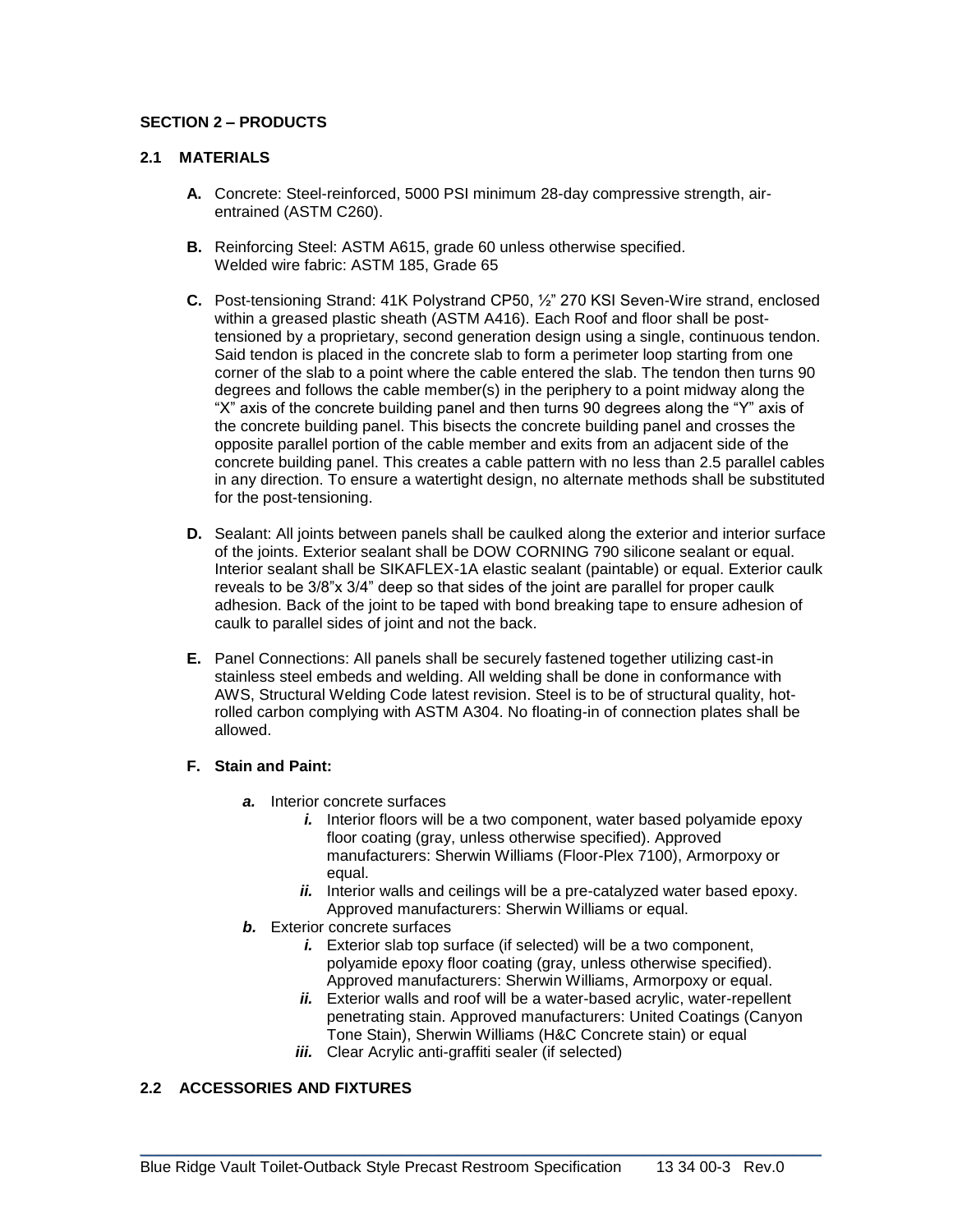- **A. Doors and Frames**: Shall comply with Steel Door Institute "Recommended Specifications for Standard Steel Doors and Frames" (SDI-100) and as herein specified. All door and frame galvanizing shall be in accordance with ASTM A924 and A653, minimum coating thickness shall be A60.
	- 1. The buildings shall be equipped with 3'-0" x 6'-8" x 1-3/4" thick insulated, 18 gauge, metal doors with 16-gauge frames (to meet wall thickness). Doors shall have a flush top cap. Doors and frames shall be factory bonderized and painted with one coat of rust-inhibitive primer and one finish-coat of enamel paint; color to be BOLT BROWN unless otherwise specified.
	- 2. Doors and frames shall meet SDI standard Level 2, 1¾" heavy duty. *Approved manufacturers: Republic, Steelcraft, Ceco, Black Mountain, Pioneer, Curries, Mesker, MPI, Door components or equal Approved distributor: Integrated Entry Systems*

# **B. Door Hardware**:

**1. Cylindrical Lock**: Commercial grade, shall meet requirements of ANSI A156.2, series 4000, UL listed and ADA approved. Zinc dichromate chassis with cast solid zinc levers to resist corrosion. Furnish locks with 6-pin solid brass keyway. Exterior locks and unlocks by key, interior push button lock, released when lever is turned. Manufacturer shall provide a limited lifetime warranty on this product. *Approved manufacturers: Design Hardware, or equal*

**2. Hinges**: Self-Closing (spring) Hinges. Shall comply with ANSI A156.17 Grade 1 self closing hinges (3 per door). Hinges shall be Stainless Steel Grade 304 (ANSI K81071F) US32D brushed satin finish. Manufacturer shall provide a lifetime limited warranty. *Approved manufacturers: Design Hardware, or equal*

**3. Door Sweep**: Nylon brush door sweep, ANSI/BHMA certified. Sweeps shall have an integral drip edge to repel water from base of door. Sweeps shall be approved for UL 10C positive pressure and suitable for use with fire doors up to three hours. *Approved manufacturers: National Guard Products or equal*

**4. Drip Cap**: Aluminum drip cap with minimum projection of 2 ½" shall be furnished. *Approved Manufacturers: Design Hardware, National Guard Products, or equal*

**5. Door Stop**: ANSI 156.16 approved wall mounted door stop with keeper constructed of a corrosion resistant cast brass material. Finish US26D (626) brushed chrome finish. *Approved manufacturers: Don-Jo, Rockwood, or equal*

- **C. Wall Vent:** Wall vents will be extruded aluminum, minimum thickness of .125", 6063-T5 alloy. Vents to be supplied with aluminum mesh insect screen and 204-R1 clear anodized finish. Approved manufactures: Sunvent Industries or equal.
- **D. Signs:** Signs to have braille, characters, and pictograms to meet ADA requirements.
- **E. Windows:** Frames shall be constructed from stainless steel. Window glazing will be ¼" translucent Lexan.
- **F. Grab Bars:** Stainless steel tubing, 18 gauge, type 304 stainless steel, mounted 1-1/2 inches from wall. Approved manufacturers: Bobrick or equal.
- **G. Toilet Paper Dispenser:** Dispenser will be constructed of 3/16" to 1/4" thick 304 stainless steel. Dispenser will be capable of holding three (3) standard rolls of toilet paper. Approved manufacturers: Aslin Industries, Bobrick or equal.
- **H. Plumbing:**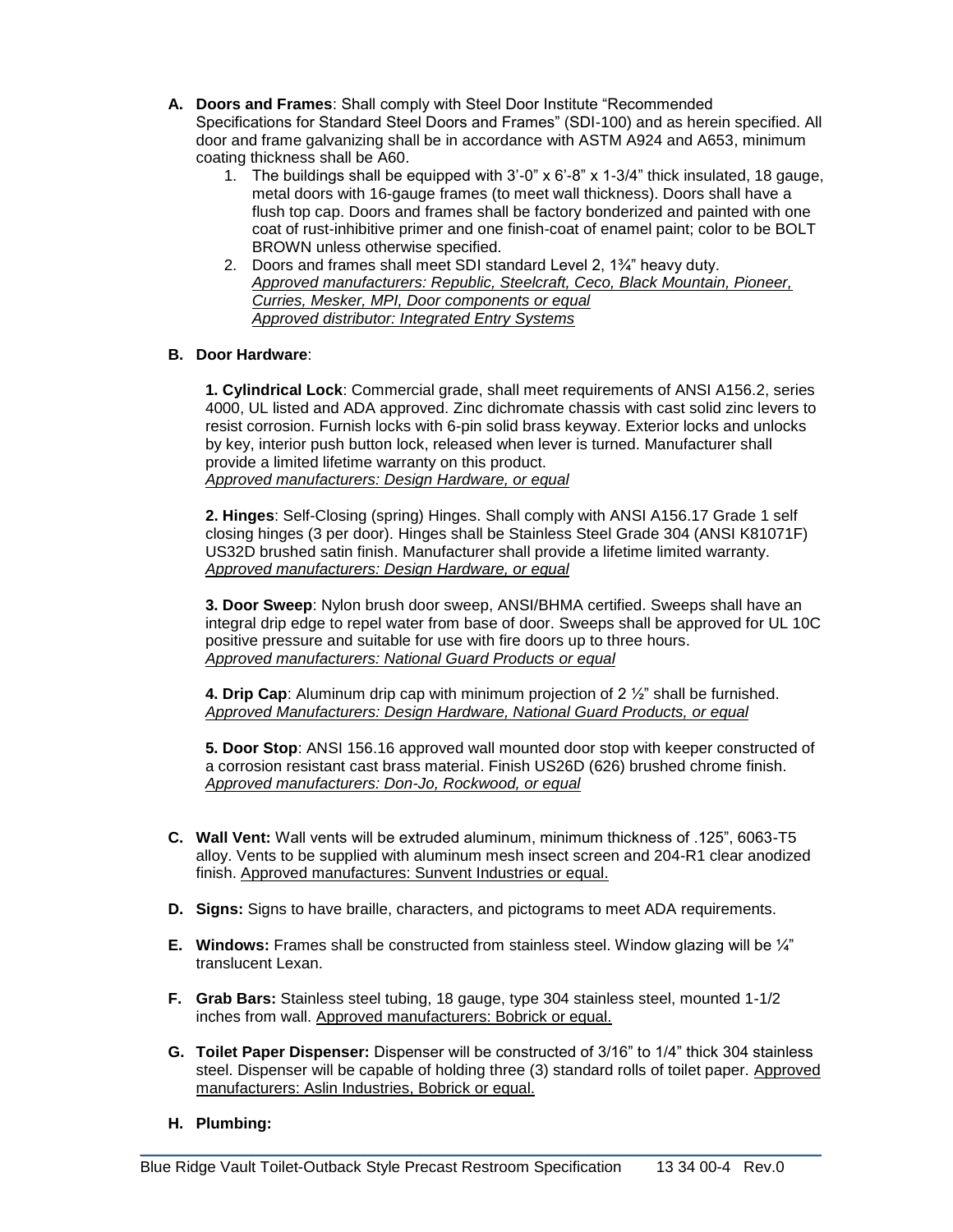- *1.* Waterless Toilet: ADA compliant, 18 gauge type 304 stainless steel riser with seat cover
- **I. Vault Cleanout Cover:** Aluminum hatch, rated for a 300 psf pedestrian load. Cover to be hinged with a staple for padlock and a hold open arm to prevent closing. OR if required, cleanout cover frames will be constructed from steel. Plate for vault cleanout cover will be  $\frac{1}{4}$ " thick diamond plate steel. Lid will be hinged and configured so that it can be locked with a padlock. A gasket will be provided around the perimeter of the lid to provide an airtight seal.
- **J. Vent Stack:** Vent stack to be 12" (nominal) diameter High-Density Polyethylene Pipe.
- **K. Vault Liner:** Inside of vault tank to be lined with a water based acrylic coating (Conseal CS-55) or equal, applied per manufacturers specifications. Optional drop-in or cast-in high performance reinforced geomembrane liner is available.

# **2.3 Finishes**

- **A. Interior of Building**: Smooth form finish on all interior panel surfaces unless exterior finish is produced using a form liner, then smooth hand-troweled finish.
- **B. Exterior of Building (standard)**: Barn board finish on all exterior wall surfaces with a simulated cedar shake roof finish.
- **C. Exterior of Building (Option #1)**: Architectural precast concrete brick finish: Finish must be imprinted in top face of panel while in form using an open grid impression tool similar to EASI-BRICK**®** . Finished brick size shall be 2 3/8" x 7 5/8" with vertical steel float or light broom finish. Joints between each brick must be 3/8" wide x 3/8" deep. Back of joint shall be concave to simulate a hand-tooled joint.
- **D. Exterior of Building (Option #2):** Additional finishes for walls and roof are available and will vary by local producer.

# **SECTION 3 – EXECUTION**

#### **3.1 SITE PREPARATION** (**MANUFACTURER'S RECOMMENDATION**)

Work under this section relates to placement of the restroom building by the Easi-Set licensed producer on the vaults placed in a customer-prepared site.

- **A.** All material, methods of construction, and testing & inspection shall conform to the applicable requirements of the codes and standards listed in the project specifications.
- **B.** Stone shall be a minimum of 4" thick and down to firm subgrade. The vertical soil capacity under stone shall be compacted to have minimum bearing of 1,500 pounds per square foot. Stone shall be 3/8" or smaller followed by a course or topping of fines for final grading and compaction purposes as needed. Elevations and levelness of the prepared stone base shall be within  $\frac{1}{4}$ " in all directions.
- **C.** Provide positive drainage around the building.
- **D.** Provide Butyl Sealant between the vault and building floor.

#### **3.2 SITE ACCESS**

Contractor must provide a level, unobstructed area large enough for a crane and a tractortrailer to park adjacent to the pad. Crane must be able to place outriggers within 5'-0" of edge of pad; truck and crane must be able to get side-by-side under their own power. No overhead